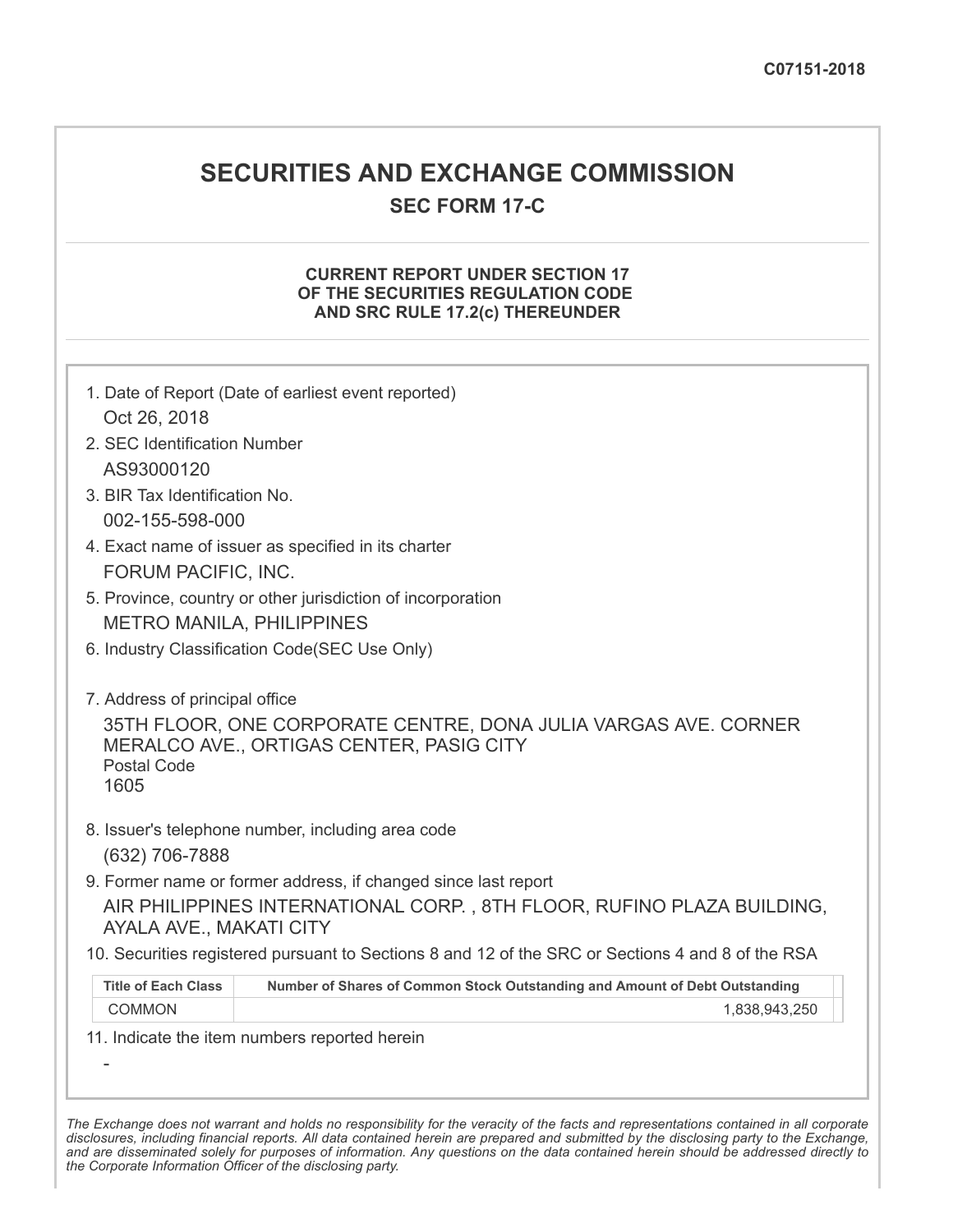

## **PSE Disclosure Form 4-24 - Results of Annual or Special Stockholders' Meeting** *References: SRC Rule 17 (SEC Form 17-C) and Section 4.4 of the Revised Disclosure Rules*

**Subject of the Disclosure**

-

RESULTS OF ANNUAL MEETING OF STOCKHOLDERS

**Background/Description of the Disclosure**

**List of elected directors for the ensuing year with their corresponding shareholdings in the Issuer**

| Name of Person            | <b>Shareholdings in the Listed Company</b> |                          |                                     |
|---------------------------|--------------------------------------------|--------------------------|-------------------------------------|
|                           | <b>Direct</b>                              | <b>Indirect</b>          | <b>Nature of Indirect Ownership</b> |
| PETER SALUD               | 2,990                                      | $\overline{\phantom{a}}$ |                                     |
| SERGIO ORTIZ-LUIS, JR.    | 100                                        | $\overline{\phantom{a}}$ |                                     |
| <b>KENNETH GATCHALIAN</b> | 100                                        | $\overline{\phantom{a}}$ |                                     |
| <b>ELVIRA TING</b>        | 400,001                                    |                          |                                     |
| LAMBERTO MERCADO, JR.     | 100                                        | $\overline{\phantom{a}}$ |                                     |
| <b>BYOUNG HYUN SUH</b>    | 1,000                                      | $\overline{\phantom{0}}$ |                                     |
| <b>ARTHUR PONSARAN</b>    |                                            | $\overline{\phantom{0}}$ |                                     |
| <b>JOAQUIN OBIETA</b>     |                                            | $\overline{\phantom{0}}$ |                                     |
| <b>OMAR GUINOMLA</b>      | 100                                        | $\overline{\phantom{a}}$ |                                     |
| <b>RICHARD RICARDO</b>    | 100                                        | $\overline{\phantom{a}}$ |                                     |
| <b>RUBEN TORRES</b>       | 100                                        | $\overline{\phantom{0}}$ |                                     |

**External auditor DIAZ MURILLO DALUPAN AND COMPANY** 

**List of other material resolutions, transactions and corporate actions approved by the stockholders**